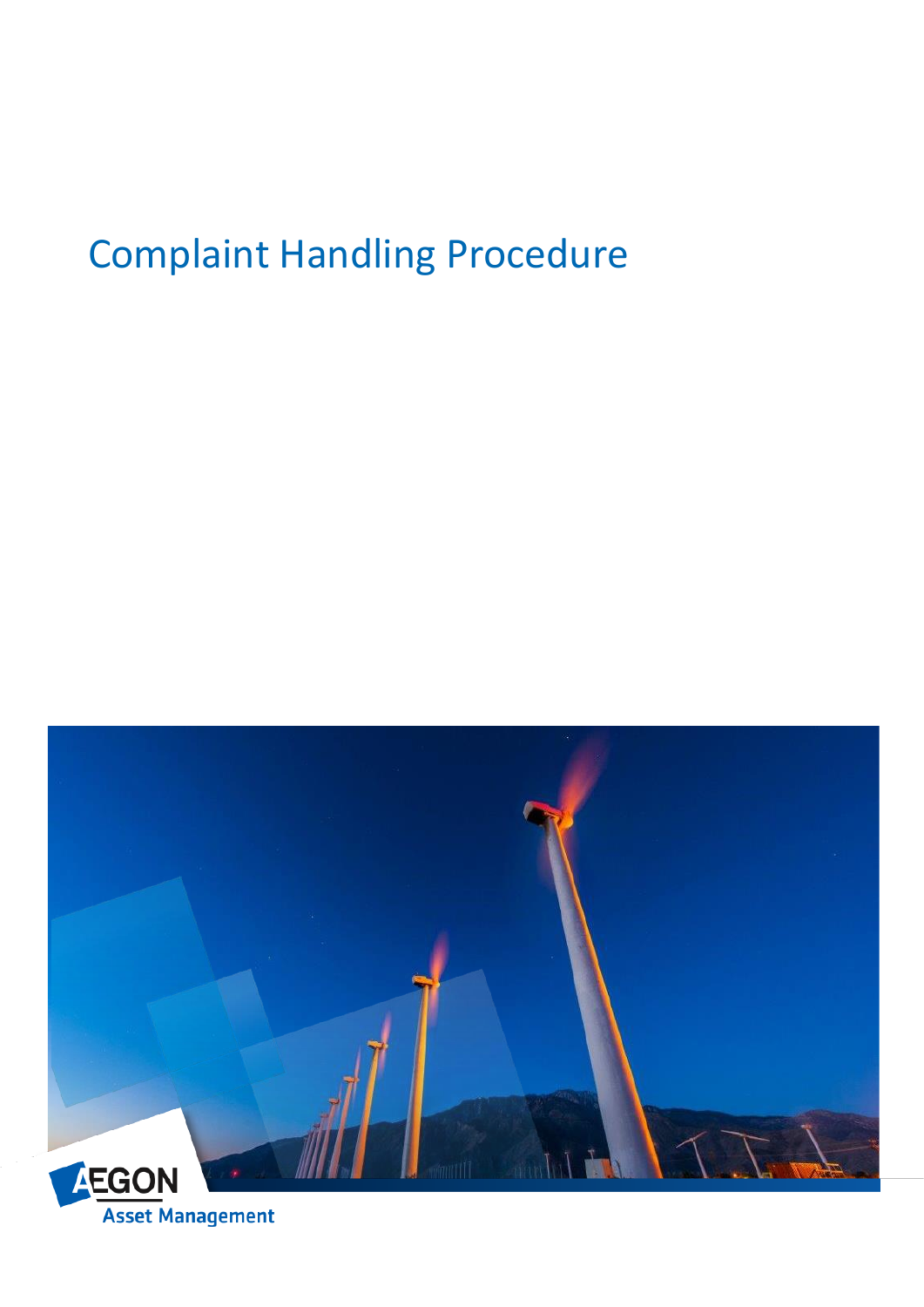

## <span id="page-1-0"></span>Policy information

| <b>Risk Category</b>        | Company related integrity risk      |
|-----------------------------|-------------------------------------|
| <b>Policy Name</b>          | <b>Complaint Handling Procedure</b> |
| <b>Policy Owner</b>         | <b>Commercial Support</b>           |
| <b>Application</b>          | Aegon Investment Management. B.V.   |
| Approved by                 | <b>GRCC</b>                         |
| <b>Effective Start Date</b> | September, 2021                     |
| <b>Next Review Date</b>     | September 2022                      |
| <b>Review triggers</b>      | Annual                              |
| <b>Version</b>              | 7.0                                 |

## <span id="page-1-1"></span>Document Versions

| <b>Version</b> | Date              | <b>Changed by</b>             | <b>Summary of Change</b>                                |
|----------------|-------------------|-------------------------------|---------------------------------------------------------|
| 1.0            | August, 2013      | ORM&C, CS                     | New format; NL specific                                 |
| 2.0            | August, 2014      | ORM&C, CS                     | Change of wording; general update                       |
| 3.0            | June 2015         | ORM&C, Operational            | General update: update department name, added           |
|                |                   | <b>Account Management</b>     | specific reference to regulations and AMCP              |
| 4.0            | June 2017         | ORM&C, Operational            | No changes                                              |
|                |                   | <b>Account Management</b>     |                                                         |
| 5.0            | December 2017     | <b>Account Management</b>     | Change of title OAM into AM and amendment in            |
|                |                   |                               | acknowledgement of complaints                           |
| 5.1            | October 2018      | Compliance                    | Alignment with TKP Investments B.V. due to legal        |
|                |                   |                               | merger                                                  |
| 6.0            | May 2019          | <b>Account Management</b>     | Changes in recording the complaints                     |
| 6.1            | <b>March 2020</b> | <b>Client Services Europe</b> | Integrated Fiduciary Client Services to have one policy |
|                |                   |                               | and change the title into Client Services Europe.       |
| 7.0            | <b>July 2021</b>  | <b>Client Services Europe</b> | The process will move from Client Services Europe to    |
|                |                   |                               | <b>Commercial Support</b>                               |

## <span id="page-1-2"></span>Related Policies

| <b>Version</b> | Date          | <b>Name of Related Policy</b>                  |
|----------------|---------------|------------------------------------------------|
| 1.0            | 2012          | <b>Global Error Treatment and Compensation</b> |
|                |               | Principles                                     |
| <b>Not</b>     | Not available | Error Treatment and Compensation Policy        |
| available      |               |                                                |
| Not            | April 2014    | Klachtenreglement Aegon Nederland              |
| available      |               |                                                |
| Not            | Not available | AEGON Code of Conduct                          |
| available      |               |                                                |

## <span id="page-1-3"></span>Applicable Laws and Regulation

| Reference to applicable laws, regulations, and compliance objectives.                              |  |  |
|----------------------------------------------------------------------------------------------------|--|--|
| Markets in Financial Instruments Directive (MiFID/MiFID II) / Wet op het financieel toezicht (Wft) |  |  |
| Aegon Market Conduct Principles (AMCP)                                                             |  |  |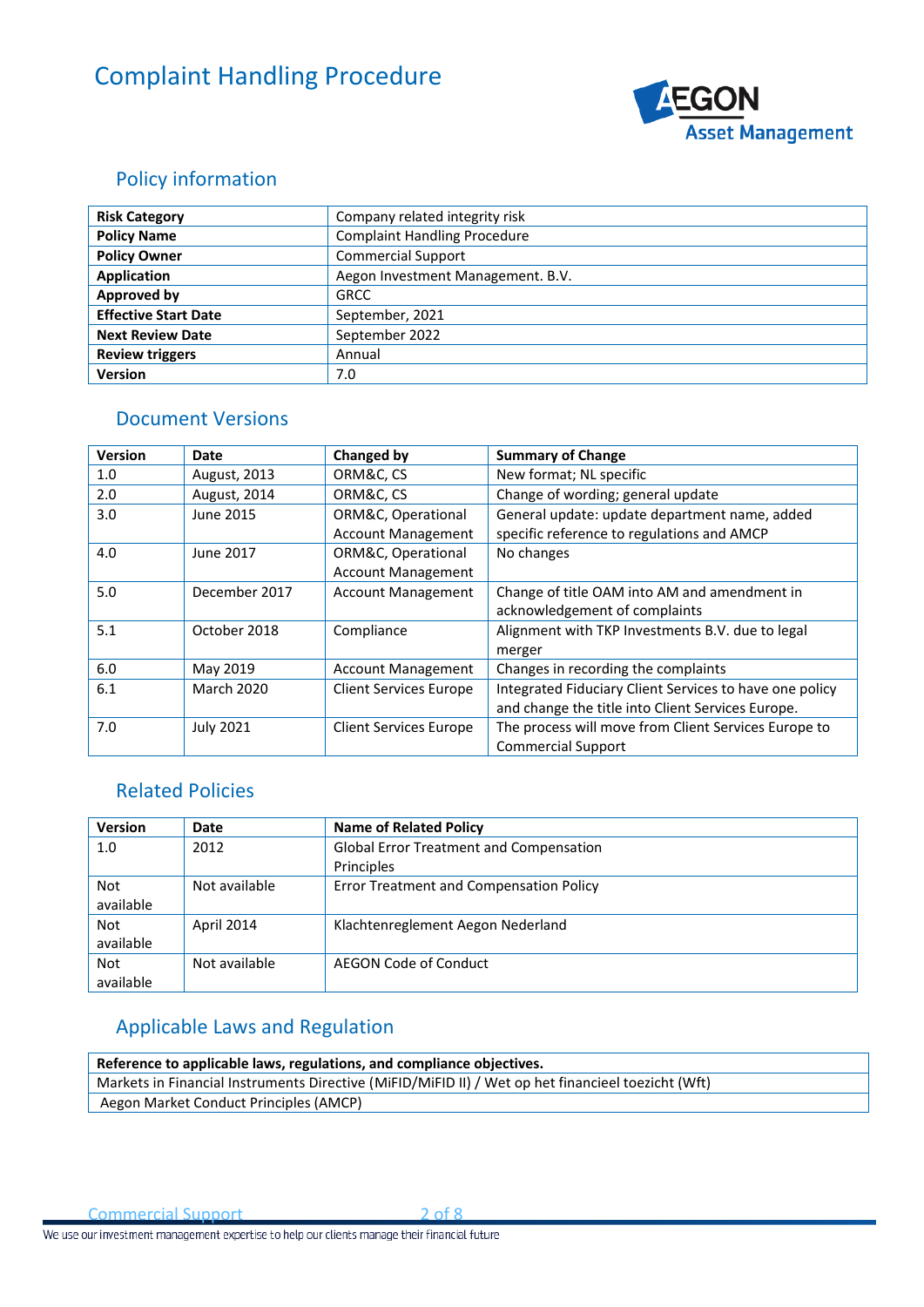

## Table of Contents

|                | <b>Policy information</b>             | $\overline{2}$ |
|----------------|---------------------------------------|----------------|
|                | <b>Document Versions</b>              | $\overline{2}$ |
|                | <b>Related Policies</b>               | $\overline{2}$ |
|                | <b>Applicable Laws and Regulation</b> | $\overline{2}$ |
| $\mathbf{1}$   | <b>Policy summary</b>                 | 4              |
| $\overline{2}$ | Scope and purpose                     | 4              |
| 3              | Introduction                          | 4              |
| 4              | Handling a Complaint - The Procedure  | $\overline{4}$ |
| 5              | Investigating the complaint           | 5              |
| 6              | Responding to the client              | 6              |
| 7              | <b>Complaints Reporting</b>           | $\overline{7}$ |
| 8              | Monitoring                            | $\overline{7}$ |
| 9              | <b>Record retention</b>               | 7              |
| 10             | <b>Distribution List</b>              | $\overline{7}$ |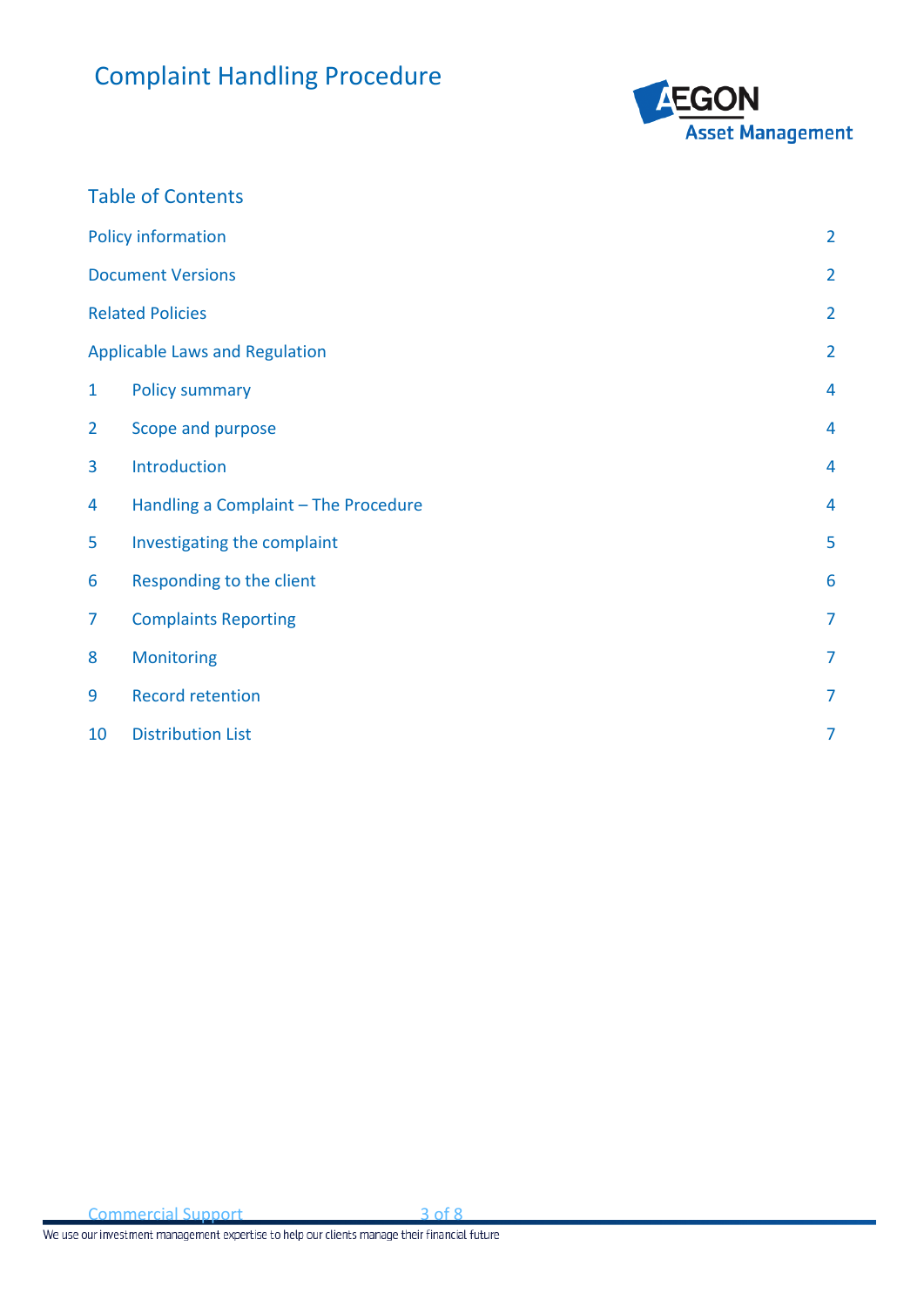

### <span id="page-3-0"></span>1 Policy summary

The way we handle customer dissatisfaction gives us the opportunity to correct a complaint, or the customer's perception of a complaint, on our part. As a result, effective complaint handling is essential to the protection of our brand and client experience.

It is also an opportunity to demonstrate that we treat our customersfairly. This document describes our complaint handling procedure.

## <span id="page-3-1"></span>2 Scope and purpose

This procedure supports the achievement of relevant regulatory requirements and the Aegon Market Conduct Principles. Based on the Dutch Act of Financial Supervision, article 4.17, Aegon Investment Management B.V. (AIM) is obliged to ensure an adequate treatment of customer complaints regarding its products and services. AIM must have an internal complaints procedure, focused on a prompt and vigilant handling of complaints. Aegon Group has developed the Aegon Market Conduct Principles to invoke awareness pertaining to responsibilities regarding customers. Furthermore, the Aegon Market Conduct Principle on post-sale barriers states: "Customers do not face unreasonable post-sale barriers imposed by us to change product, switch provider, submit a claim or make a complaint".

### <span id="page-3-2"></span>3 Introduction

#### **Complaint definition**

A complaint is defined as any expression of dissatisfaction, whether made orally or in writing, whether justified or not, and regardless of whether it appears to be a serious matter, from or on behalf of a complainant, about our provision or failure to provide a financial service.

#### **Source of complaint**

A complaint will be investigated for:

- Each customer or potential customer of a financial service by AIM. Customers can be seen as retail, institutional or any other interested party;
- The complaint arises out of matters relevant to our provision, or failure to, provide a financial service to them.

Commercial Support will have to categorize the complaints by client type, by impact and if it concerns 'misselling'. AIM is obliged to report misselling to Aegon Group on a quarterly basis. Misselling issues are serious as consumers rightly expect those who advise and sell financial services products to behave with honesty and integrity and to apply their skills, experience and judgment to give them appropriate advice and sell them a suitable product.

#### **Receiver of complaint**

In the general course of business, complaints are likely to be received directly by Commercial Support, or the Management of AIM BV. However, this does not prevent complaints being received in any other part of our business. If so, employees must make sure the complaint will be passed on to Commercial Support as soon as possible. For both institutional and fiduciary clients the complaint will be passed on to the Commercial Support inbox ( [AAMCommercialSupport@aegonam.com\)](mailto:AAMCommercialSupport@aegonam.com)

## <span id="page-3-3"></span>4 Handling a Complaint – The Procedure

Details of the complaint should be immediately passed to the dedicated persons within Commercial Support to ensure that:

- It is evident that it concerns a complaint;
- A summary of the complaint is provided in English;
- All relevant documentation (hard and soft copies) is passed on;

Commercial Support 4 of 8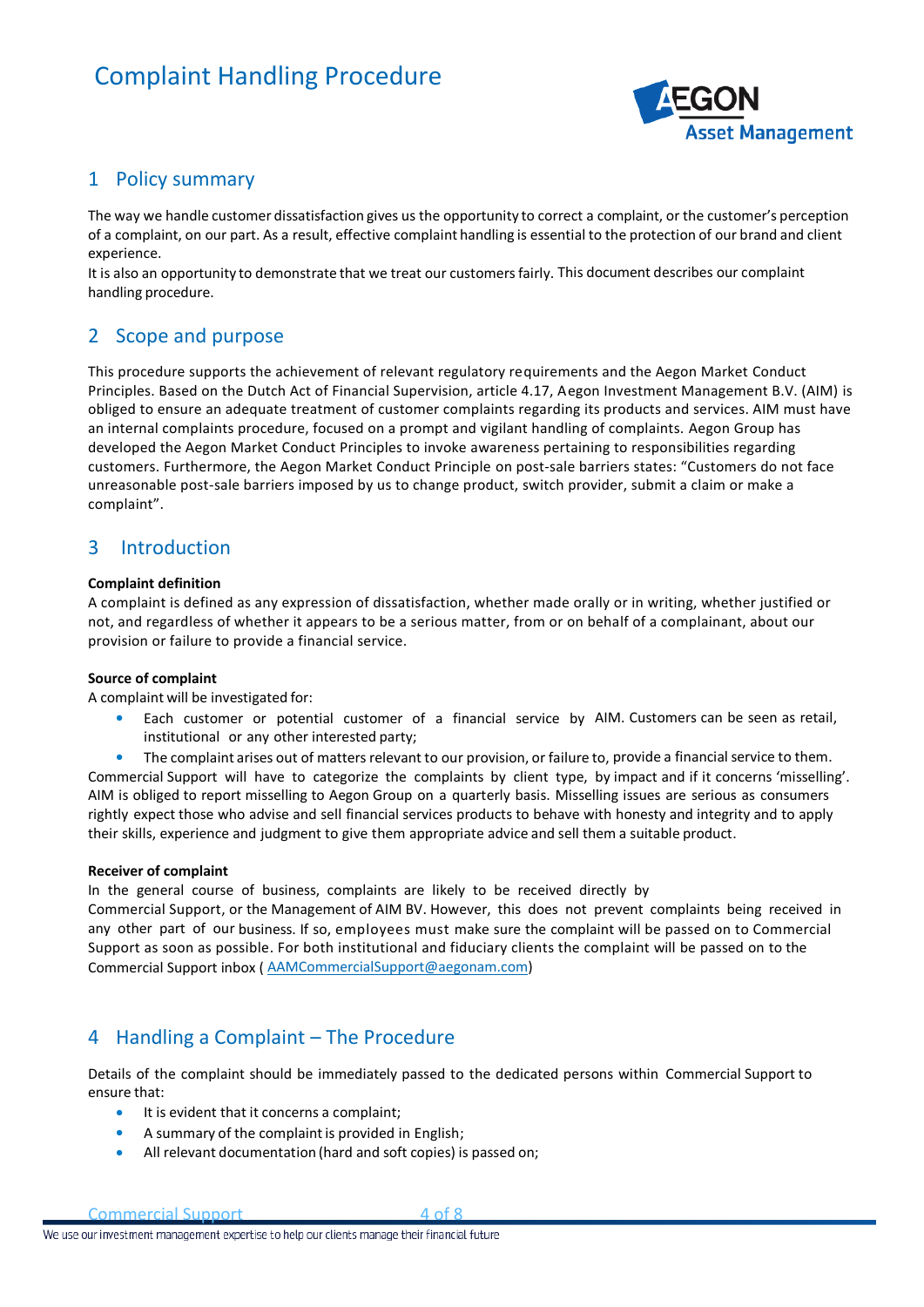

- A root-cause analysis must be determined if a process error has occurred and a process error document should be completed within 7 days;
- All updates are communicated by e-mail.

If there is any doubt if it concerns a complaint, the Compliance Team will be consulted.

If the complaint is related to data protection or privacy please inform your Data Protection Officer (DPO) at the same time as Commercial Support. The DPO can be contacted directly or usin[g dataprotectionofficer@aegonassetmanagement.com.](mailto:dataprotectionofficer@aegonassetmanagement.com)

#### **Recording the complaint**

Complaints institutional and fiduciary clients will be registered in the complaintsregister (SalesForce) by Commercial Support. The Account/Sales Manager is responsible for recording, updating and managing the complaint. A complaint coordinator is assigned within Commercial Support to coordinate that all complaints are handled according to the policy. The complaint coordinator within Commercial Support is in the lead to distribute the received complaint(s) in the organization. In the case that multiple clients report the same complaint, they should be recorded as separate complaints in the register. Official registration of the complaint must be done no later than one business day after receipt.

#### **Serious complaints**

Where a complaint amountsto an allegation of fraud, an accusation of gross negligence or serious administrative errors that may affect a significant number of clients it must also be notified to the Compliance Officer and a member of Management.

#### **Acknowledging the complaint**

All complaints need to be acknowledged within two business days of receipt. In addition:

- If a final response can be provided within two business days of receipt, the acknowledgement can be included within the final response.
- In case the complaint is not resolved within 4 weeks we must send a letter or email where we inform the client about the cause of the delay and when we expect to give a final update.
- If not resolved within 8 weeks, another letter or email is required (by the end of the eighth week) and we considerit to be a breach. This process continues every four weeks until the complaints is resolved.

#### **Methods of acknowledgement**

The complaint must be acknowledged in writing or captured in a call report to the client so that it may be reproduced later. An email is preferred.

#### **Contents of the acknowledgement**

The acknowledgement includes the following:

- Thanking the client for bringing the matter to our attention and expressing concern at their dissatisfaction with our service.
- A reference to the account manager who is the contact person towardsthe client. Internally Commercial Support could be the process owner.

#### **Acknowledging referred complaints**

Concerning referred complaints, a written acknowledgement to the complainant must be sent within two business days of receiving the referral, in the same way as above.

If a complaint is referred to us by another entity, it should be treated as if it had been made to us directly. The complaint should be treated as having been received on the date we receive the referral.

## <span id="page-4-0"></span>5 Investigating the complaint

Regarding an investigation of a complaint, promptness and performing a thorough root-cause analysisis of the essence and assistance should be sought from all relevant departments. All aspects of the complaint must be investigated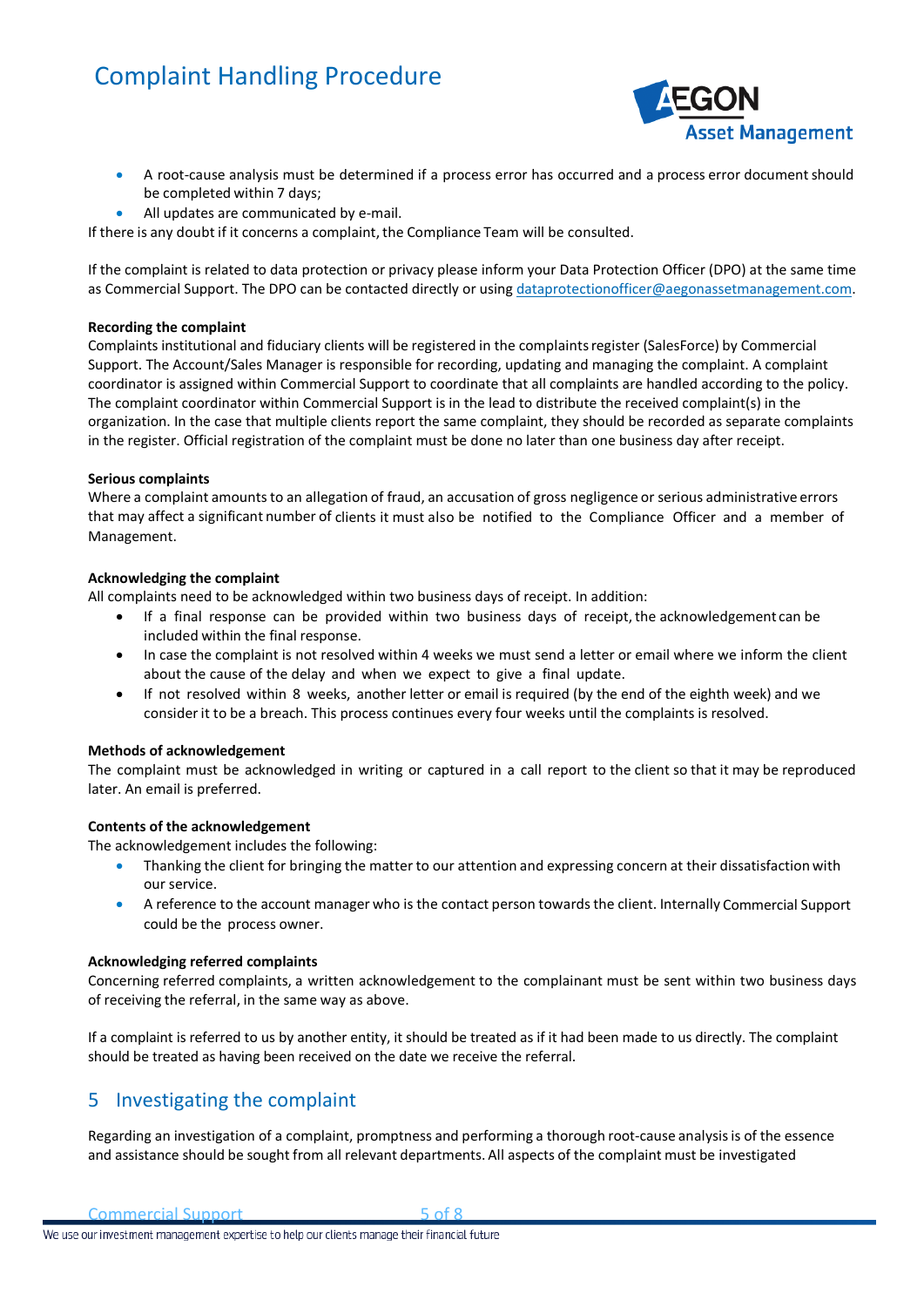

irrespective of whether they will be upheld or not. Copies of any documents that support the investigation into the complaint should be retained, as well as the acknowledgement and final answer to the client.

#### **Breach**

If it is identified during the investigation that a breach of a mandate, regulatory requirement or of an internal policy or procedure has occurred, this must be logged immediately by Commercial Support and escalated to Compliance. Compliance is responsible for reporting the breaches. They can be contacted a[t shaamnlcompliance@aegonam.com](mailto:shaamnlcompliance@aegonam.com) for queries relating to breaches.

## <span id="page-5-0"></span>6 Responding to the client

#### **Response deadlines**

- Holding response within four weeks if initial investigation cannot be completed within four weeks of receiving a complaint, a letter or email must be sent to the complainant.
- Final response or further holding response within eight weeks a final response or a further letter must be sent to the complainant by the end of eight weeks after our receipt of a complaint. If a final response is sent within eight weeks and the customer remains dissatisfied we must still comply with the time limits set out above.
- Final response if a final response has not been sent to the complainant within eight weeks, this must be sent at the earliest opportunity.

#### **Response contents**

*Letter or email sent within four weeks:*

- Refer to our acknowledgementletter and give summary details of the types of investigations being conducted.
- Explain why we are not in a position to give a detailed response and indicatewhen we expect to write to them again (being no more than eight weeksfrom the date of receipt of the complaint).

*Further letter or emailsent within eight weeks:*

- Refer to our previous holding letter and give summary details of the types of investigations we are conducting.
- Explain why we are still not in a position to give a detailed response and indicate when we expect to provide a final response (being as soon as reasonably possible, but a realistic date by when we can expect to have completed our investigation).

#### **Final response**

Refer to any previous correspondence / communications and express concern at their dissatisfaction with the service.

- Thank them again for bringing the matter to your attention.
- Explain that we have concluded our investigation and give summary details of the nature of the investigation we conducted and its outcome, ensuring we cover all aspects of the complaint, irrespective of whether or not we accept the grounds of the complaint.
- Where we have accepted responsibility, provide details of the redress we are prepared to offer and our reasons for doing so.
- Indicate that we regard the complaint as closed.

#### **Quality check**

Make sure any letter or final response is reviewed before it is sent to the complainant. It should be reviewed against the following checklist:

- Plain Dutch/English if we have made an error, we must apologiesin language that is sincere and unambiguous.
- Brand all complaint correspondencemust adhere to our brand template.
- Accuracy and completeness responsesto complaints are to address adequately all the issues raised in the complaint and, where a complaintis upheld, to offer appropriate redress.
- Compensation appropriate compensation does not need to be financial and may simply be an apology to the customer. If we believe it would be appropriate to offer a financial token of redress, it should be in line with the

Commercial Support 6 of 8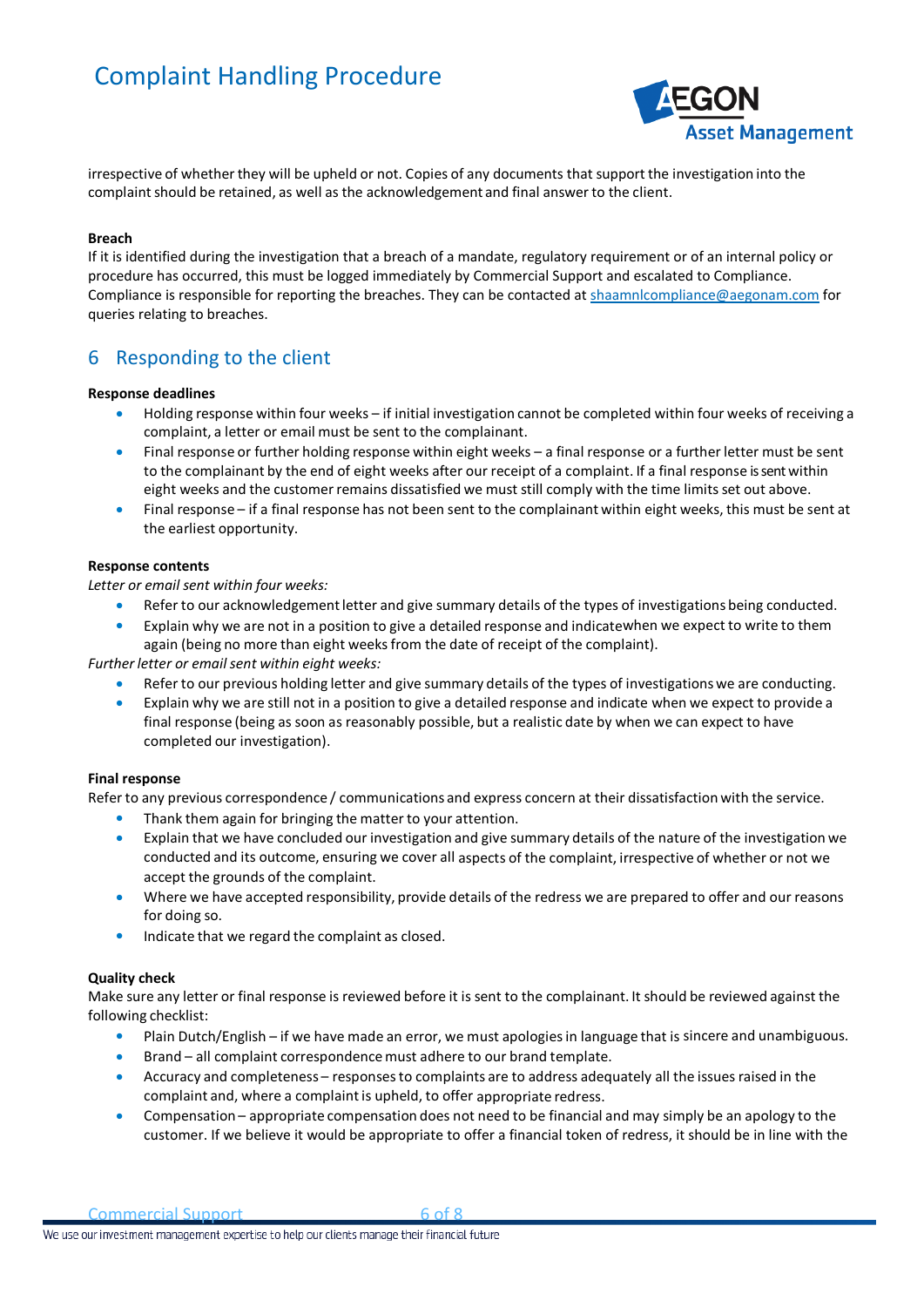

Risk Event Management Policy and in line with that given for similar cases, proportionate to the circumstance and, if appropriate, includes a reasonable rate of interest.

• Aegon Market Conduct Principles – all responses must be written and presented in a mannerthat is fair, clear and not misleading. We should keep in mind the principle with respect to customers' interests when investigating complaints and consider the position of customers who may have suffered detriment from, or been potentially disadvantaged by the situation, irrespective of whetherthey have complained or not.

#### **Closing the complaint**

We will consider a complaint to be closed when a final response has been sent to the complainant or if at any point the complainant informs us in writing that they consider the matter to be closed. The date of closure of the complaint must be recorded in the Complaint Register (SalesForce) at Commercial Support and the client'sfile needs to be updated.

#### **What if the complainant remains dissatisfied?**

Immediate escalation to Managementshould take place if a complaint cannot be closed within the eight-week holding period and will be reported as a breach.

If for any reason the complaints handling process does not result in a satisfactory response, the complainant (only applicable for non-professionals) can contact the Financial Services Complaints Tribunal (KiFID). The final response letter or eight-week holding letter should refer the complainant to KiFID.

- Accordingly, as a minimum, the complaint file must include the following documents:
	- A copy of the written acknowledgement;
	- Notes on any telephone calls held with the complainant;
	- All correspondence received, including e-mails;
	- Details of the findings of the investigations;
	- All correspondence sent to the complainant; and
	- Details of any redress offered.

## <span id="page-6-0"></span>7 Complaints Reporting

Details of all complaints received will be reported to the following:

- Control meetings and /or European Executive Risk Committee A summary of complaintsreceived each month is passed to each relevant Control meeting for review. This will include, where appropriate, root cause analysis of all complaints received and not closed in the previous month. Therefore, the complaints register has to be sent by Commercial Support to Compliance before t+10 after month end, but preferably as soon as possible after month end.
- AIM Board the total number of complaints received and a summary of the high impact complaints is included in the AIM board pack from Compliance that is produced monthly and quarterly.

### <span id="page-6-1"></span>8 Monitoring

Compliance to the complaint handling procedure is monitored by Compliance annually. Findings of the monitor are reported to AIM Board.

### <span id="page-6-2"></span>9 Record retention

<span id="page-6-3"></span>A full record of the complaint must be retained for five years.

## 10 Distribution List

| <b>Name</b>                                                                                                 | Dote<br>udlt |
|-------------------------------------------------------------------------------------------------------------|--------------|
| Client S<br>$\overline{\phantom{a}}$<br>؛ & ∶<br>Sales<br>Services<br>: Management<br>Marketing,<br>Account | 2019<br>Ma۱  |